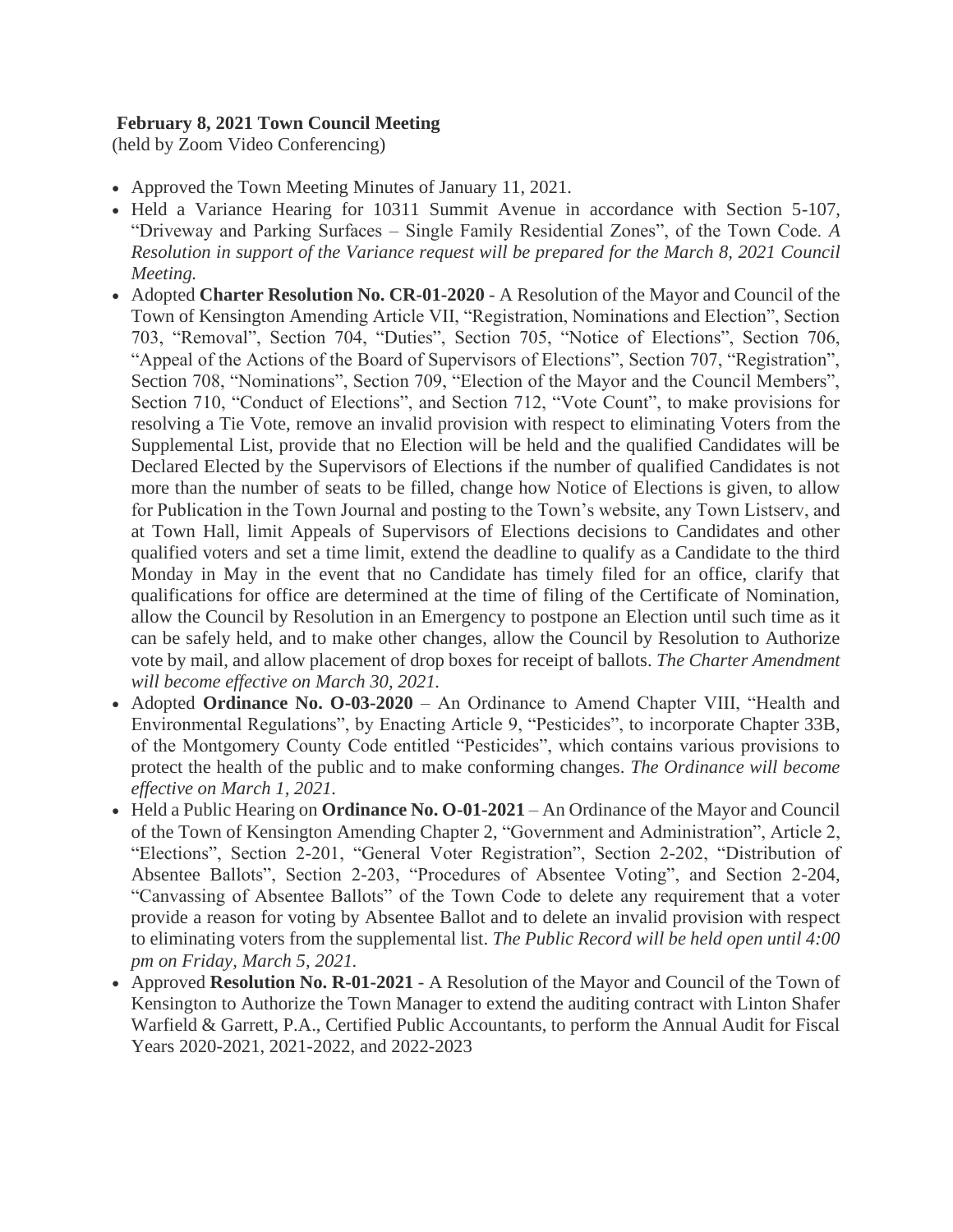### **Meeting February 8, 2021, 7:05 pm, by Zoom Video Conferencing**

Mayor Furman, Council Members Bartram, Crimmins, Engle, and Hill-Zayat; Town Manager Hoffman; and Clerk-Treasurer Engels were present via Zoom Video Conferencing. A moment of silence was observed for longtime resident Doris Lee who passed away.

The Town Meeting Minutes from January 11, 2021 were reviewed and approved. See Council Actions.

## **From the Mayor and Council**

### **Pepco Rate Case Filing**

Tami Watkins and Lindsey North, Pepco representatives, presented an overview of the multiyear Pepco Rate Case filing (No. 9655) before the Public Service Commission (PSC). Ms. Watkins noted highlights of the filing include keeping customer energy rates flat until March 2023; investing in energy infrastructure and maintenance projects; and transitioning Pepco owned streetlights to LED technology along with smart streetlight technology. The smart technology will be a pilot project and there will be a centralized demonstration site for various fixtures and lights. Pepco agreed to keep on the table demonstrating a limited number of lights in the Town. Pepco anticipates a response from the PSC this spring and welcomed letters of support.

*The presentation can be found at the following: TOK.MD.gov/council-presentations-february-8- 2021.*

### **10311 Summit Avenue Variance Hearing**

Kevin and Kristi Jones, property owners at 10311 Summit Avenue, were present and requested a variance to allow the construction of a 190 square foot parking pad within the front plane of their property. Mr. Jones stated that the parking pad would allow for improved safety with regards to egress and ingress due to the volume of traffic along Summit Avenue, along with County imposed parking restrictions.

The Council directed the Town staff to draft a resolution in support of the variance to construct a 190 square foot parking pad within the front plane of 10311 Summit Avenue. See Council Actions.

### **Town Election Survey Question**

Council Members Bartram and Engle discussed a proposed survey that would ask residents to provide feedback with regards to two separate questions that could possibly allow 16 and 17-yearsolds to vote within Town Elections, along with lawful permanent residents. The survey would be used to determine if there was enough support within the community for the measures prior to moving forward.

Jack Gaffey stated the questions should be separate and supported the survey postcard.

Yvonne Gurney supported the survey.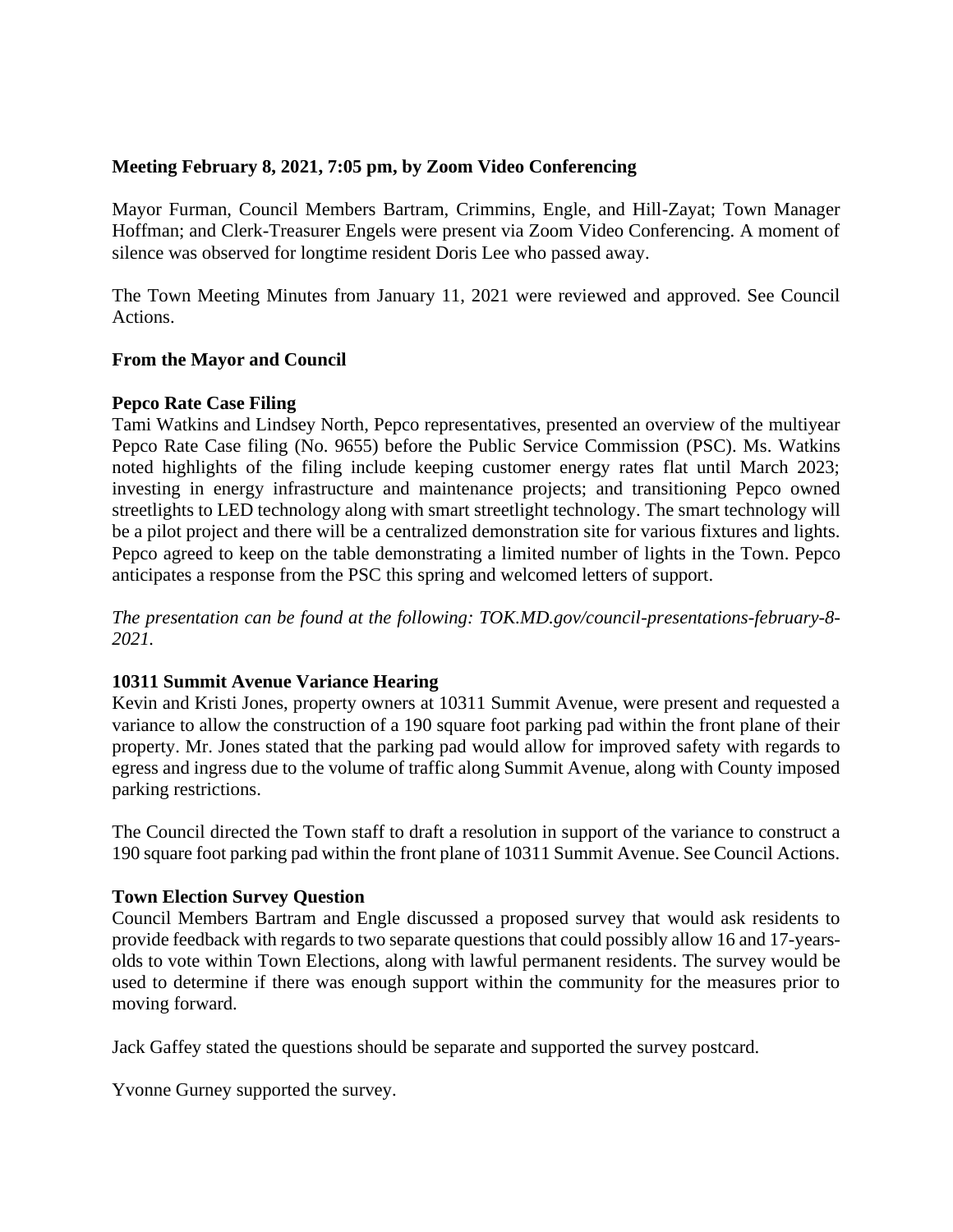The Council concurred to send out a survey and will work with the Town Attorney to draft the questions for Council review at a future Council meeting.

# **Development Review Board – Thrive Montgomery 2050 and Zoning Text Amendment (ZTA) 20-07**

Council Member Crimmins presented an overview of Montgomery Planning's Thrive Montgomery 2050 (Thrive), an update to the County's Wedges and Corridors General Plan, which will shape planning within the County for the next 30 years. Future community master and sector plans will be based on Thrive and will impact future development within the Town.

Council Member Crimmins noted that the Town has joined a coalition of 27 other municipalities and resident associations to help amplify concerns with the proposed plan and recommended that Residents follow the plan through Planning work sessions and address any concerns directly to the Planning Board. The Planning Board is scheduled to approve the final draft in April, in which the plan will be submitted to the County Executive and County Council for review.

Council Member Crimmins presented an overview of Zoning Text Amendment (ZTA) 20-07, which proposes to amend existing regulations and could allow multi-family dwelling units within certain R60 Zones.

Council Member Crimmins noted that ZTA 20-07, which has been introduced in an effort to provide missing middle housing by reducing certain land restrictions would currently only target R60 Zones within one-half, or one mile of a Metro station; although the Town is not within this radius, applicability could expand to MARC station, which would apply the entirety of the Town to the proposed ZTA. The Town will continue to monitor ZTA 20-07.

Steve Cohen stated the accessory dwelling unit on Carroll Place is an example of unintended consequences of ZTA's, which defeats the purpose of the Sector Plan and the culture of the Town.

Jack Gaffey supported Mr. Cohen's comments.

The Council discussed taking action to amend the Town Code to address building code issues related to Zoning Text Amendments and will discuss further at a future Town Council meeting.

Mayor Furman encouraged Residents to stay engaged with regards to ZTA 20-07 and suggested reading about missing middle housing on Montgomery Planning's website, or visiting MissingMiddle.com.

*Council Member Crimmins' presentation can be found at the following: TOK.MD.gov/councilpresentations-february-8-2021.*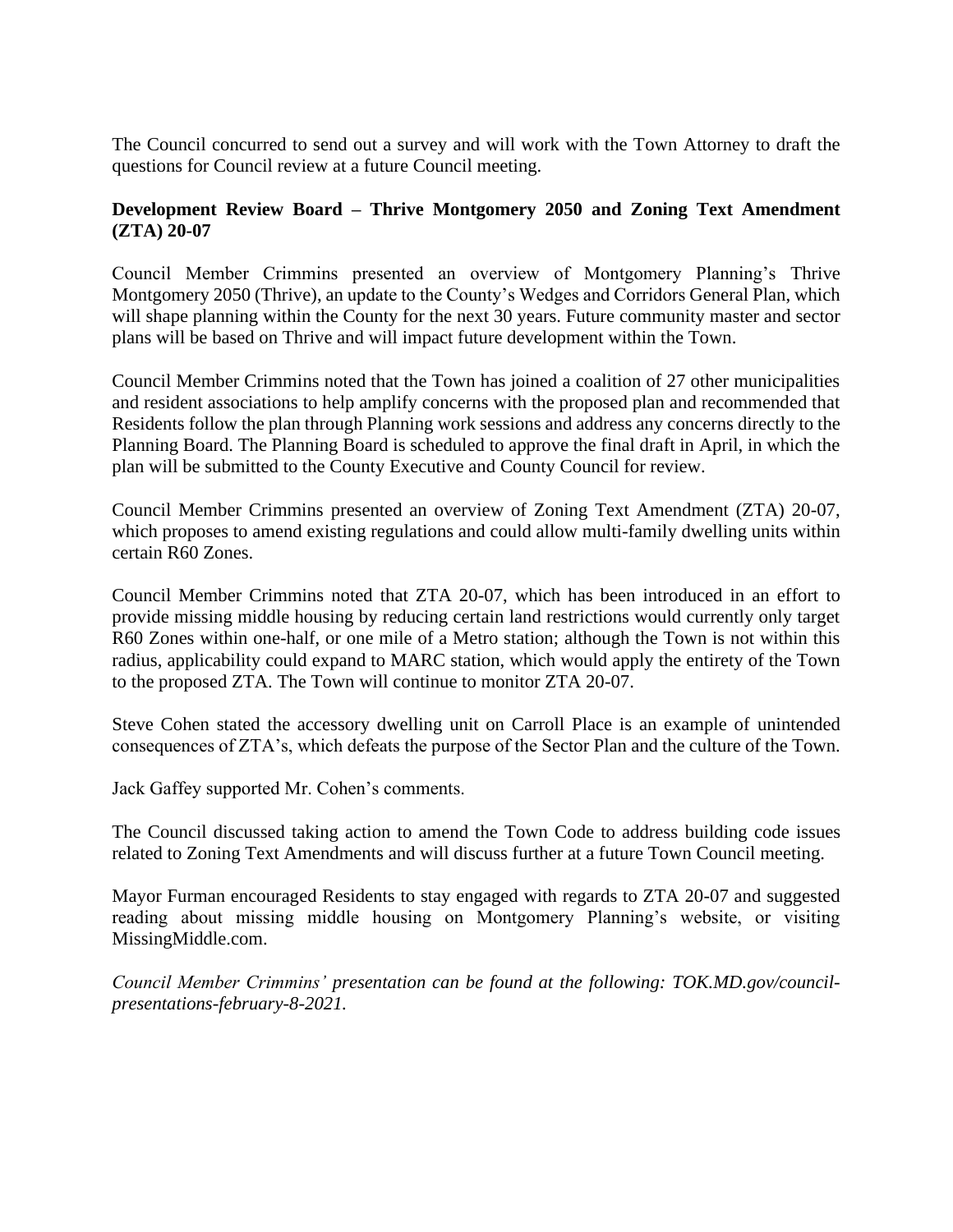## **Pedestrian and Bicycle Access and Safety Working Group**

Council Member Engle and Anne-Marie Turner, PBASWG, presented on the Pedestrian and Bicycling Access and Safety Working Group (PBASWG) recommendations. The working group identified thirteen recommendations for immediate consideration by the Town Council, to include the following:

1. Seek Bicycle & Pedestrian Priority Areas (BPPA) designation for the Town.

2. Apply for Transportation Land Use Connections (TLC) program for consulting services support.

3. Work with MCDOT on planned pedestrian and bicycling improvements to Summit Avenue.

4. Invest in improvements, repairs, and enhancements identified in the "walkability and bicycling audit" process.

5. Prioritize pedestrian and cycling improvements along Connecticut Avenue and at major intersections in the Connecticut Avenue corridor.

6. Pursue enhancements to Kensington Parkway to improve bicycling and pedestrian options and experience.

7. Enhance pedestrian safety at Metropolitan Avenue intersections.

8. Consider adding Capital Bikeshare (CaBi) station(s) in the Town.

9. Improve crossings along Knowles Avenue.

10. Improve options for pedestrian crossings of the railroad tracks.

11. Pursue a 'road diet' on North-bound University Boulevard (North of split with Connecticut Avenue).

12. Assess opportunities and needs for pedestrian-scale street lighting.

13. Reduce speed limits.

Council Member Engle noted that a walkability audit was performed by the working group to identify areas of concern for the recommendations and requested feedback from the Council and Residents. The working group is currently working on the Transportation Land Use Connections (TLC) grant along with an application for a Bicycle & Pedestrian Priority Area (BPPA) designation.

Council Members Bartram and Crimmins thanked the working group and looked forward to improving pedestrian and bicycle safety in Town.

Vince Burk stated his opposition to the proposed County shoulder enhancements along Kensington Parkway between Everett Street and Saul Road.

Jon Gerson stated he was appreciative of the working group's efforts in compiling the thirteen recommendations.

Joe Campbell questioned what the working group's enhancement for Kensington Parkway entailed and the importance of enforcing Town regulations when considering lowering the speed limit.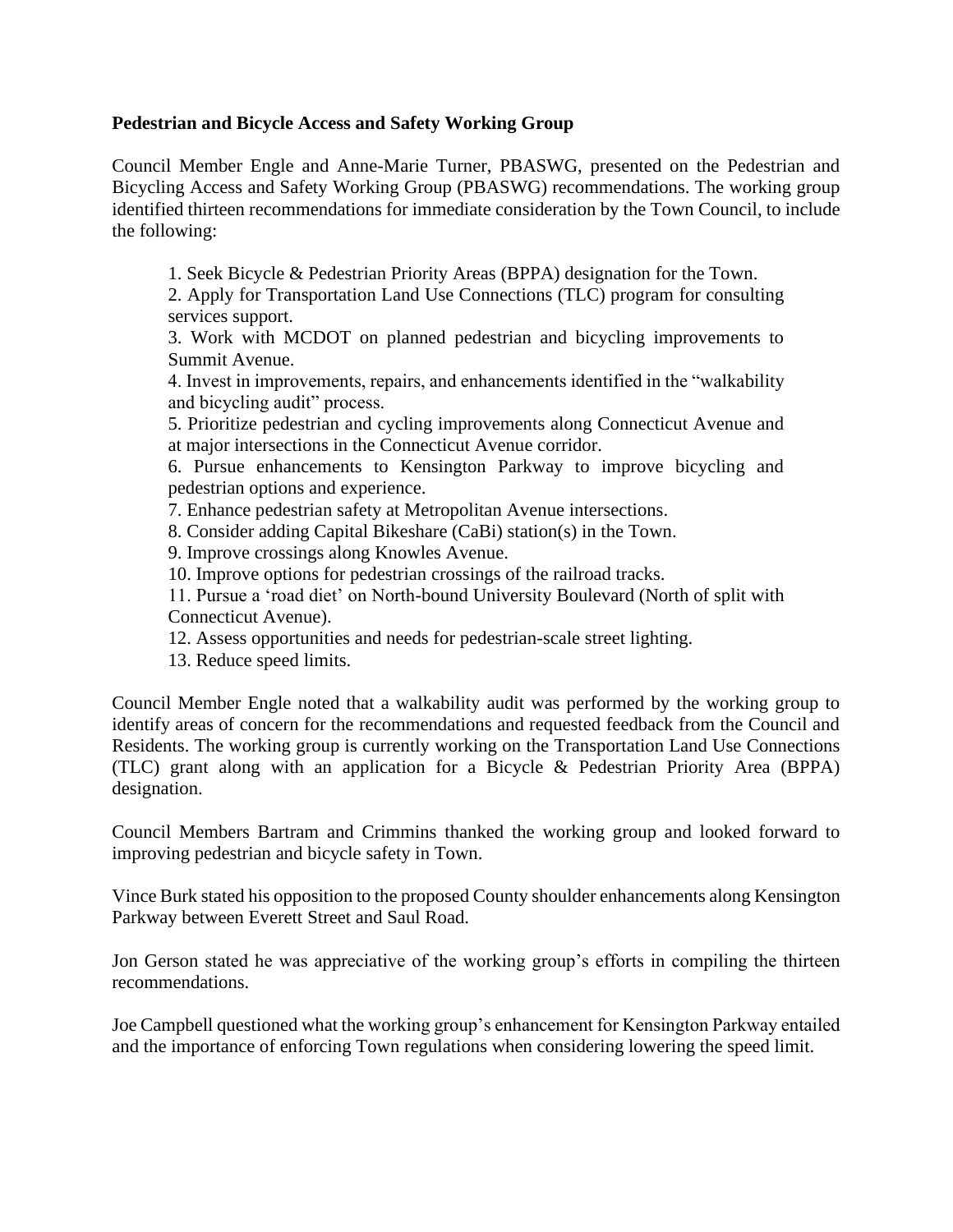Mayor Furman noted the depth of the working group's report and that additional feedback from the community would be welcomed, as the report would be included within the March Around Town Journal.

*The full report and presentation can be viewed at TOK.MD.gov/council-presentations-february-8-2021.*

Mayor Furman noted that Montgomery Parks received formal approval from the Maryland Historical Trust to move forward with the park step improvements at the intersection of Montgomery Avenue and Kent Street.

Council Member Bartram noted that The Flats at Knowles Station, which is currently pending before the Planning Board, has the potential to provide an additional 30 to 50 public parking spaces. The proposal for additional parking could entail transferring density from a Town owned property on Dupont Avenue and that he would provide additional information after speaking with the developer.

Town Manager Hoffman stated that he spoke with the County's Zoning Manager with regards to bay window projections and was advised that the County is currently working with the Maryland Industry Association on a ZTA to address certain projections. Mr. Hoffman noted that it would be in the best interest of the Town to address projections independently of the County by drafting an ordinance limiting certain projections.

The Council discussed if the Town staff should begin the permitting process to hold the annual Labor Day Parade and Festival and concurred to have staff contact SHA about permitting.

### **Public Appearances**

Jack Gaffey stated that he supported filing permits for the Labor Day Parade and Festival and determining later if the event should be held.

Joe Campbell thanked the Town Crew and Code Enforcement Officer for cleaning up the glass from the recycling truck; appreciated the excellent snow removal; asked about a link from the Mormon Temple about the Festival of Lights; and questioned whether Council Members Bartram and Crimmins would be running for reelection.

Council Members Bartram and Crimmins stated that they both intend to run for reelection.

### **Ordinances, Resolutions, Regulations**

**Charter Resolution No. CR-01-2020** – A Charter Resolution to Amend Article VII, "Registration, Nominations and Election", Section 703, "Removal", Section 704, "Duties", Section 705, "Notice of Elections", Section 706, "Appeal of the Actions of the Board of Supervisors of Elections", Section 707, "Registration", Section 708, "Nominations", Section 709, "Election of the Mayor and the Council Members", Section 710, "Conduct of Elections", and Section 712, "Vote Count", to make provisions for resolving a Tie Vote, remove an invalid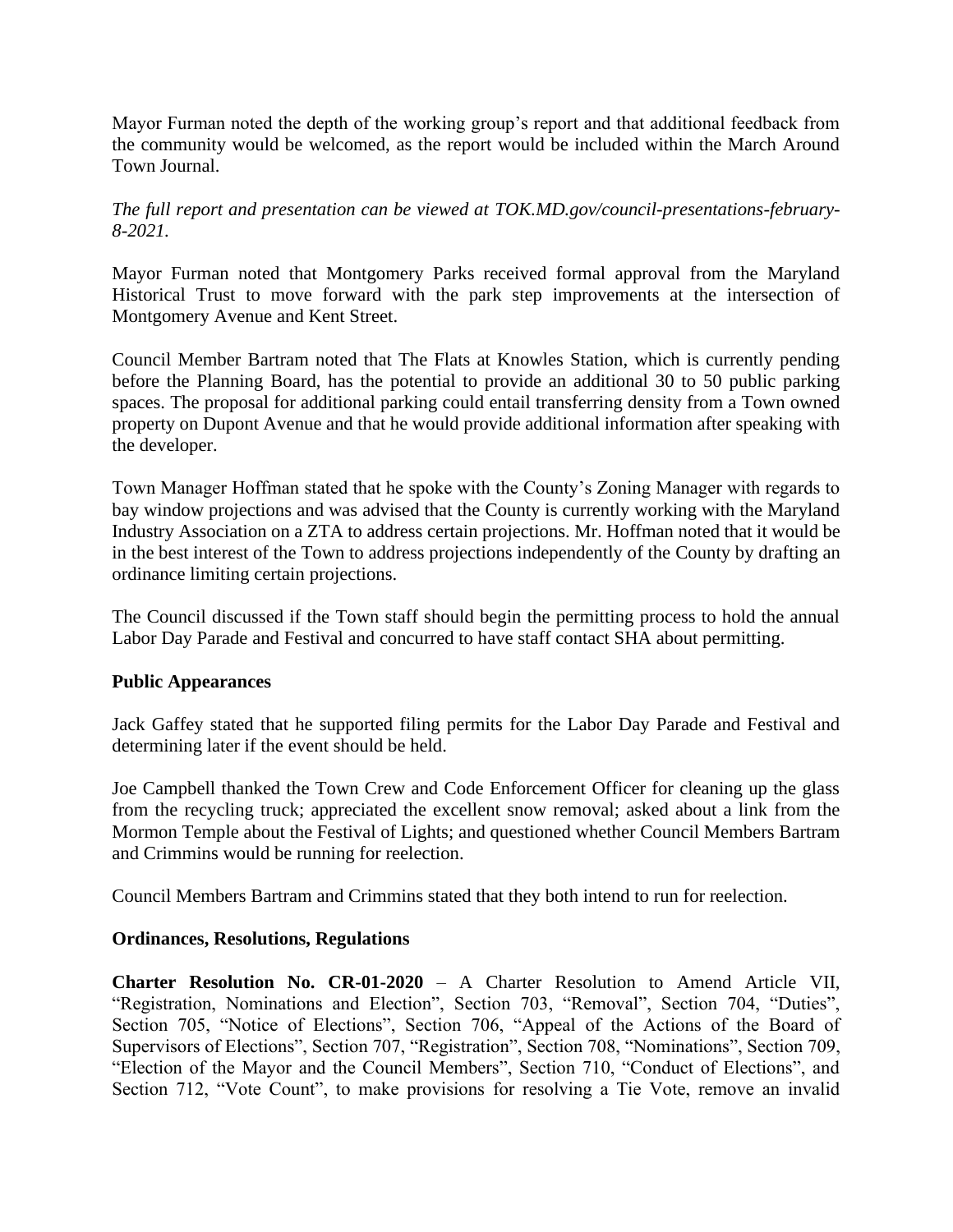provision with respect to eliminating Voters from the Supplemental List, provide that no Election will be held and the qualified Candidates will be Declared Elected by the Supervisors of Elections if the number of qualified Candidates is not more than the number of seats to be filled, change how Notice of Elections is given, to allow for Publication in the Town Journal and posting to the Town's website, any Town Listserv, and at Town Hall, limit Appeals of Supervisors of Elections decisions to Candidates and other qualified voters and set a time limit, extend the deadline to qualify as a Candidate to the third Monday in May in the event that no Candidate has timely filed for an office, clarify that qualifications for office are determined at the time of filing of the Certificate of Nomination, allow the Council by Resolution in an Emergency to postpone an Election until such time as it can be safely held, and to make other changes, allow the Council by Resolution to Authorize vote by mail, and allow placement of drop boxes for receipt of ballots as presented for adoption.

Town Manager Hoffman reported no additional comments were received and the Ordinance will be posted for four consecutive weeks in the Washington Post, as required, and will become effective on March 30, 2021. See Council Actions.

**[Ordinance No. O-03-2020](http://r20.rs6.net/tn.jsp?f=001ySPx9YzNcBeHvEKLzniRt2Hdj1X27wcYm_xWIn4vNM_W7JMbSkouALwjQvvueDtN5_-FAdogYsc6RWQLNJqwc62VPZWMPBp-Osv_FkQU2q276OUAmZgRHXW2h6dsXl31qpVnXAHTu4fhxz99NzInSk6HqXf7ec4a13wLEf6D7VFj3ZVVfIfuV23KV_zhaiJu&c=NPWBAE3_A6sEjdBtmmIn4J-9g9RJuVVcW3zGQMQeCS6HObL7OeFjbg==&ch=YVvdjaPAvzELQeudIKSVj9kUT9Af-FoTg2WhWOFm9QXdi8mrE47E5w==)** – An Ordinance to Amend Chapter VIII, "Health and Environmental Regulations", by Enacting Article 9, "Pesticides", to incorporate Chapter 33B, of the Montgomery County Code entitled "Pesticides", which contains various provisions to protect the health of the public and to make conforming changes was presented for adoption. The Ordinance will become effective on March 1, 2021. See Council Actions.

**Ordinance No. O-01-2021**– A Public Hearing was held on Ordinance to Amend Chapter 2, "Government and Administration", Article 2, "Elections", Section 2-201, "General Voter Registration", Section 2-202, "Distribution of Absentee Ballots", Section 2-203, "Procedures of Absentee Voting", and Section 2-204, "Canvassing of Absentee Ballots" of the Town Code to delete any requirement that a voter provide a reason for voting by Absentee Ballot and to delete an invalid provision with respect to eliminating voters from the supplemental list. The Public Record will be held open until 4:00 pm on Friday, March 5, 2021. See Council Actions.

Council Member Bartram stated the oath should be included and a provision added for sending out applications for an absentee ballot possibly in the Town Journal.

**Resolution No. R-01-2021 –** A Resolution of the Mayor and Council of the Town of Kensington to Authorize the Town Manager to extend the auditing contract with Linton Shafer Warfield & Garrett, P.A., Certified Public Accountants, to perform the Annual Audit for Fiscal Years 2020- 2021, 2021-2022, and 2022-2023 was presented. See Council Actions.

Town Manager Hoffman stated a proposal was received from Linton Shafer to conduct the Town's Audit and that the contract from 2017 will be extended with the proposed new rates.

# **Council Actions**

Council Member Hill-Zayat moved to approve the Town Meeting Minutes from January 11, 2021. The motion passed unanimously.